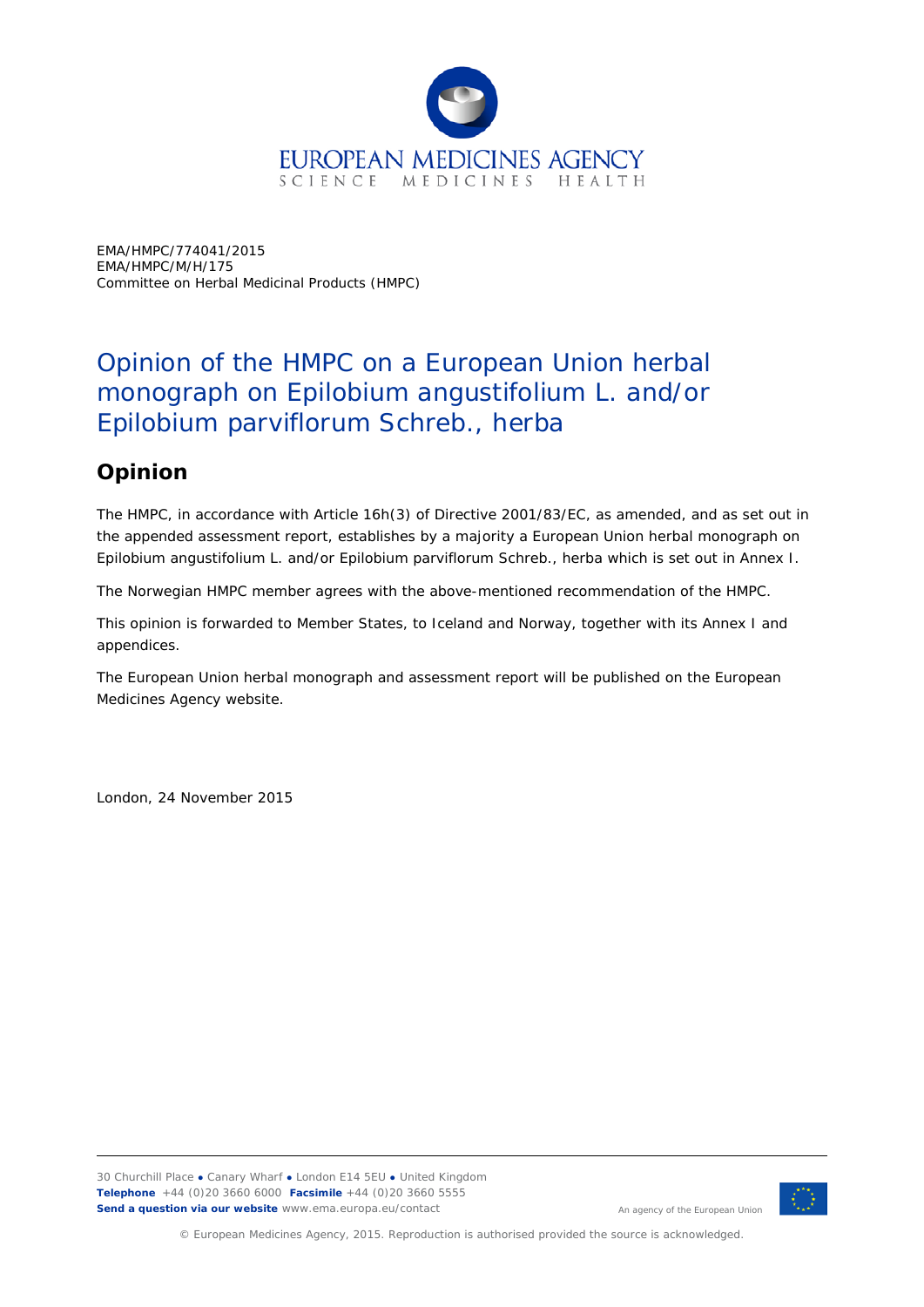**Annex I: European Union herbal monograph (EMA/HMPC/712511/2014)**